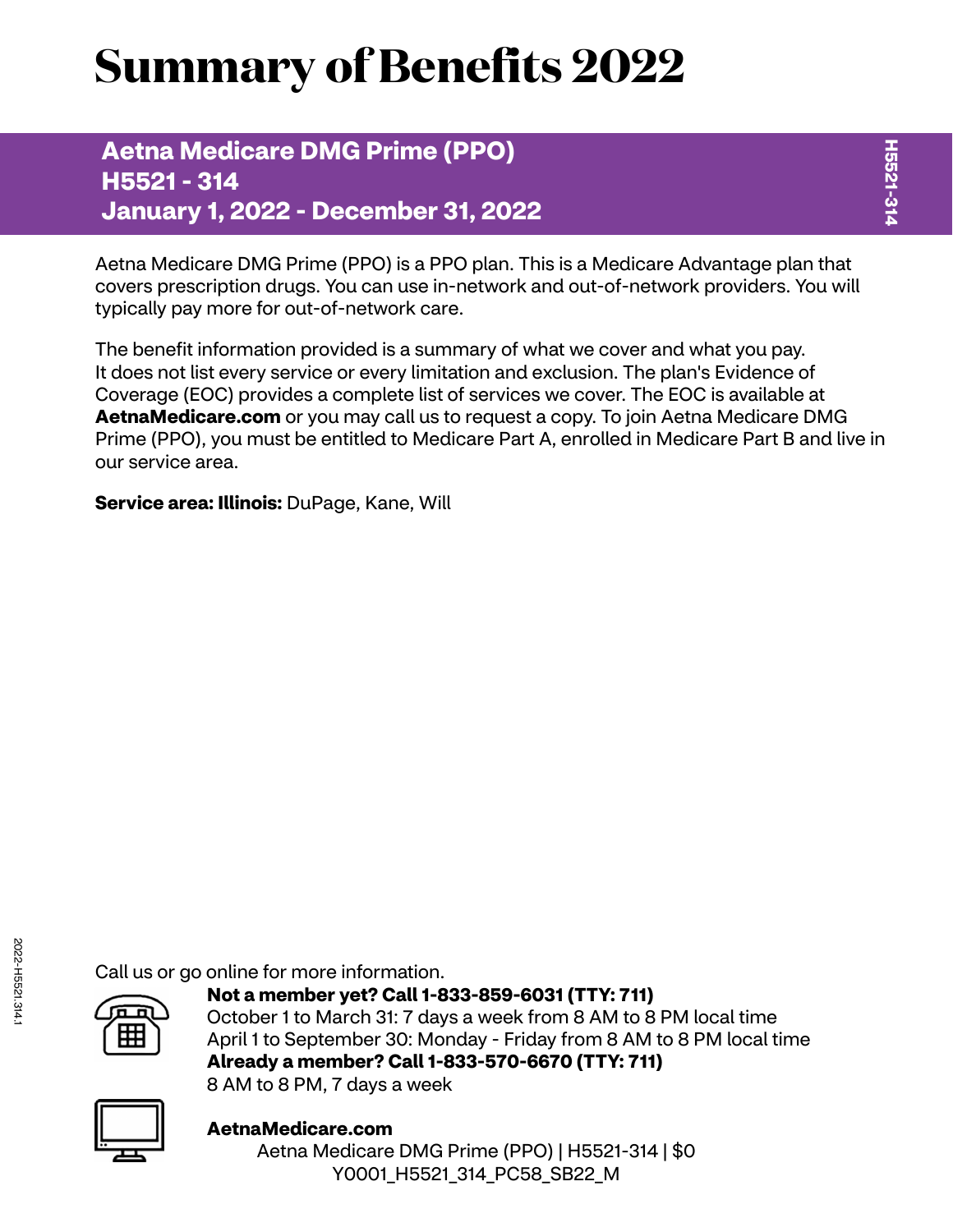## **Compare our plan to Medicare**

To learn more about the coverage and costs of Original Medicare, look in your "Medicare & You" handbook. View it online at<www.medicare.gov>or get a copy by calling 1-800-MEDICARE (1-800-633-4227), 24 hours a day, 7 days a week. TTY users should call 1-877-486-2048.

### **What you should know**

- **Primary Care Physician (PCP):** You have the option to choose a PCP. When we know who your provider is, we can better support your care.
- **Referrals:** Aetna Medicare DMG Prime (PPO) doesn't require a referral from a PCP to see a specialist. Keep in mind, some providers may require a recommendation or treatment plan from your doctor in order to see you.
- **Network:** Our plan has a network of select providers to provide you with patient centric care, coordinated services and enhanced provider communication. To locate a network provider you may contact Member Services or search the online provider directory.
- **Prior authorizations:** Your provider will work with us to get approval before you receive certain services or drugs. Benefits that may require a prior authorization are listed with an asterisk (**\***) in the benefits grid.

You can find more details on each benefit listed below in the Evidence of Coverage (EOC).

| <b>Plan costs &amp; information</b>               | <b>In-network</b>                                                                                                                                                                                                                                                                   | <b>Out-of-network</b>                                     |  |
|---------------------------------------------------|-------------------------------------------------------------------------------------------------------------------------------------------------------------------------------------------------------------------------------------------------------------------------------------|-----------------------------------------------------------|--|
| Monthly plan premium                              | \$0                                                                                                                                                                                                                                                                                 |                                                           |  |
|                                                   | You must continue to pay your Medicare Part B premium.                                                                                                                                                                                                                              |                                                           |  |
| Plan deductible                                   | \$0                                                                                                                                                                                                                                                                                 | \$0                                                       |  |
| Maximum out-of-pocket<br>amount (does not include | \$3,950 for in-network<br>services.                                                                                                                                                                                                                                                 | \$6,500 for in- and out-of-<br>network services combined. |  |
| prescription drugs)                               | The most you pay for copays, coinsurance and other costs for<br>medical services for the year. Once you reach the maximum<br>out-of-pocket, our plan pays 100% of covered medical<br>services. Your premium and prescription drugs don't count<br>toward the maximum out-of-pocket. |                                                           |  |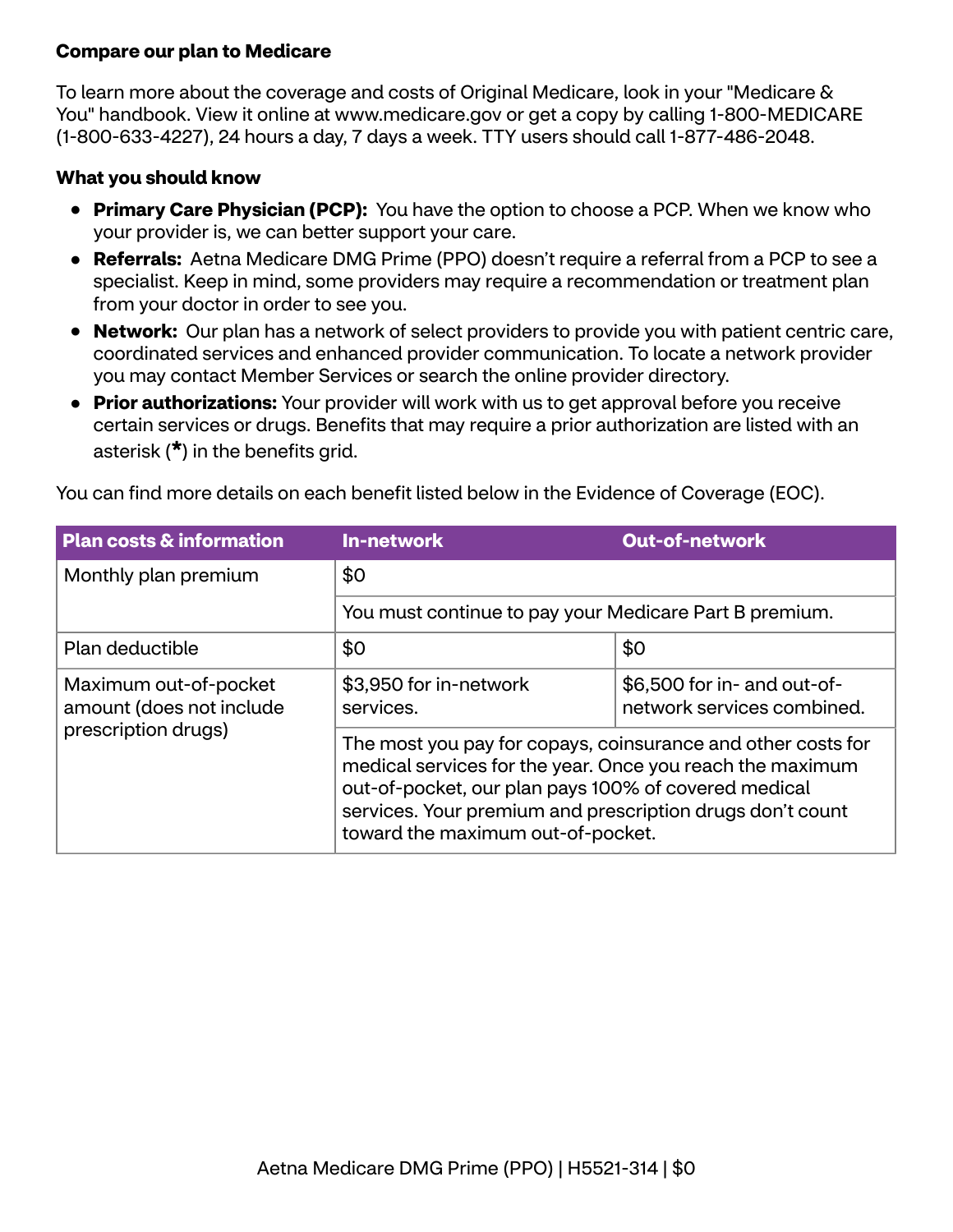| <b>Primary benefits</b>                     | <b>Your costs for</b><br>in-network care                                                     | <b>Your costs for</b><br>out-of-network care |  |
|---------------------------------------------|----------------------------------------------------------------------------------------------|----------------------------------------------|--|
| Hospital coverage*                          |                                                                                              |                                              |  |
| Inpatient hospital<br>coverage              | \$225 per day, days 1-5; \$0 per<br>day, days 6-90<br>You pay \$0 for days 91 and<br>beyond. | 50% per stay                                 |  |
|                                             | Our plan covers an unlimited number of days.                                                 |                                              |  |
| Outpatient hospital<br>observation services | \$225 per stay                                                                               | 50% per stay                                 |  |
| Outpatient hospital                         | $$20 - $250$                                                                                 | 50%                                          |  |
| services                                    | Lower cost sharing applies for services other than surgery.                                  |                                              |  |
| Ambulatory surgical<br>center               | \$250                                                                                        | 50%                                          |  |
| <b>Doctor visits</b>                        |                                                                                              |                                              |  |
| Primary care physician<br>(PCP)             | \$0                                                                                          | \$20                                         |  |
| <b>Specialists</b>                          | \$20                                                                                         | \$40                                         |  |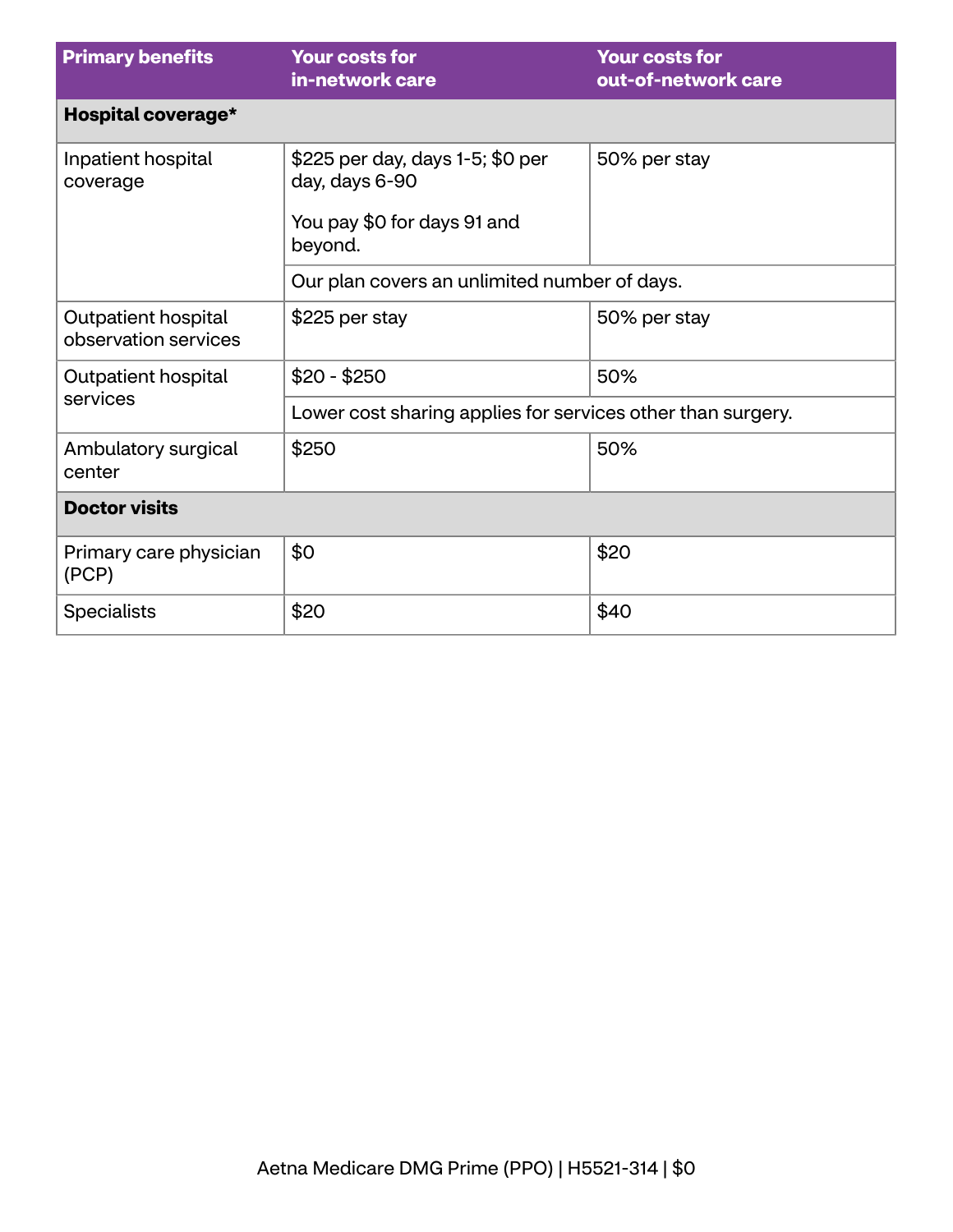| <b>Primary benefits</b>                                                                                                                                                                                                                                                                                                                                                     | <b>Your costs for</b><br><b>Your costs for</b><br>out-of-network care<br>in-network care                                                                                                                                                                                                                                                                                                                                                                                                                                  |                                                                                                                                                                          |                                                                                                                                                                        |  |
|-----------------------------------------------------------------------------------------------------------------------------------------------------------------------------------------------------------------------------------------------------------------------------------------------------------------------------------------------------------------------------|---------------------------------------------------------------------------------------------------------------------------------------------------------------------------------------------------------------------------------------------------------------------------------------------------------------------------------------------------------------------------------------------------------------------------------------------------------------------------------------------------------------------------|--------------------------------------------------------------------------------------------------------------------------------------------------------------------------|------------------------------------------------------------------------------------------------------------------------------------------------------------------------|--|
| Preventive care                                                                                                                                                                                                                                                                                                                                                             | \$0                                                                                                                                                                                                                                                                                                                                                                                                                                                                                                                       |                                                                                                                                                                          | $0\% - 50\%$                                                                                                                                                           |  |
| Preventive care<br>includes:<br>*Abdominal<br>aortic aneurysm<br>screenings<br>* Alcohol misuse<br>screenings and<br>counseling<br>*Bone mass<br>measurements<br>*Breast cancer<br>screening:<br>mammogram<br>*Cardiovascular<br>disease<br>screenings<br>*Cardiovascular<br>behavior therapy<br><b>Cervical and</b><br>vaginal cancer<br>screenings<br>preventive services | <b>Colorectal</b><br>therapy<br>cancer<br>screenings<br>(colonoscopy,<br>fecal occult<br><b>Sexually</b><br>blood test,<br>transmitted<br>flexible<br>infections<br>sigmoidoscopy)<br>*Depression<br>counseling<br>screenings<br>*Diabetes<br>cessation<br>screenings<br>counseling<br><b>*HBV</b> infection<br>*Vaccines:<br>screening<br>*Hepatitis C<br>hepatitis B,<br>screening tests<br>*Welcome to<br><b>'HIV</b> screenings<br>Medicare<br>*Lung cancer<br>screenings<br>* Nutrition therapy<br>visit<br>services |                                                                                                                                                                          | * Obesity behavior<br>*Prostate cancer<br>screenings (PSA)<br>screenings and<br>*Tobacco use<br>Covid-19, flu,<br>pneumococcal<br>preventive visit<br>*Yearly wellness |  |
|                                                                                                                                                                                                                                                                                                                                                                             |                                                                                                                                                                                                                                                                                                                                                                                                                                                                                                                           | Lower cost sharing out-of-network: for Covid-19, pneumonia,<br>influenza, and Hepatitis B vaccines<br>Higher cost sharing out-of-network: for all other Medicare-covered |                                                                                                                                                                        |  |
| <b>Emergency &amp; urgent care</b>                                                                                                                                                                                                                                                                                                                                          |                                                                                                                                                                                                                                                                                                                                                                                                                                                                                                                           |                                                                                                                                                                          |                                                                                                                                                                        |  |
| Emergency care in the<br><b>United States</b>                                                                                                                                                                                                                                                                                                                               | \$90                                                                                                                                                                                                                                                                                                                                                                                                                                                                                                                      |                                                                                                                                                                          |                                                                                                                                                                        |  |
| Urgently needed care in<br>the United States                                                                                                                                                                                                                                                                                                                                | \$50                                                                                                                                                                                                                                                                                                                                                                                                                                                                                                                      |                                                                                                                                                                          |                                                                                                                                                                        |  |
| Emergency & urgently<br>needed care worldwide                                                                                                                                                                                                                                                                                                                               | Emergency care: \$90<br>Urgently needed care: \$90<br>Ambulance: \$250                                                                                                                                                                                                                                                                                                                                                                                                                                                    |                                                                                                                                                                          |                                                                                                                                                                        |  |
| Diagnostic testing*                                                                                                                                                                                                                                                                                                                                                         |                                                                                                                                                                                                                                                                                                                                                                                                                                                                                                                           |                                                                                                                                                                          |                                                                                                                                                                        |  |
| Diagnostic radiology<br>(e.g. MRI & CT scans)                                                                                                                                                                                                                                                                                                                               | \$150                                                                                                                                                                                                                                                                                                                                                                                                                                                                                                                     |                                                                                                                                                                          | 50%                                                                                                                                                                    |  |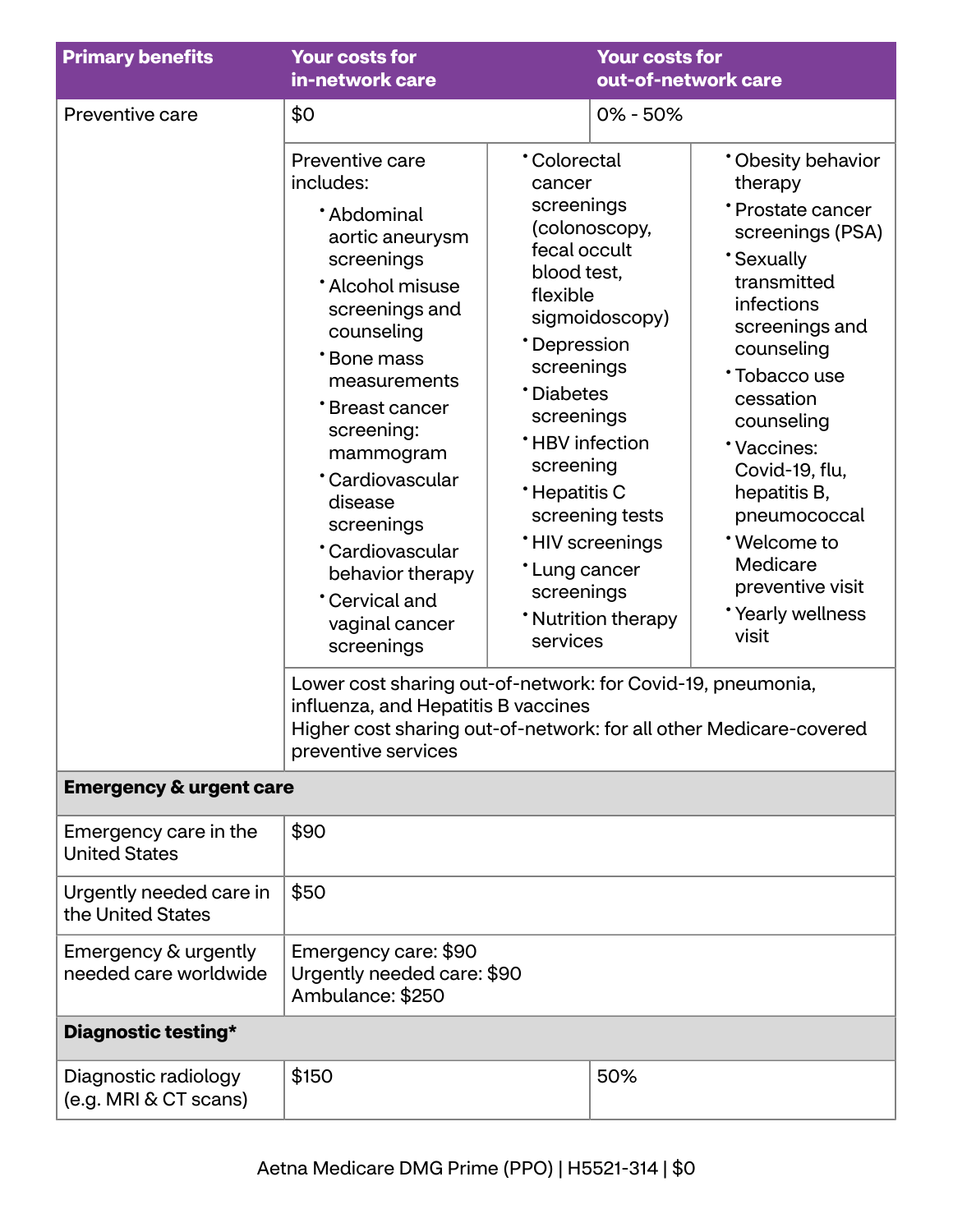| <b>Primary benefits</b>                                                      | <b>Your costs for</b><br>in-network care                                                                                                                                                                                                                                            | <b>Your costs for</b><br>out-of-network care |  |
|------------------------------------------------------------------------------|-------------------------------------------------------------------------------------------------------------------------------------------------------------------------------------------------------------------------------------------------------------------------------------|----------------------------------------------|--|
| Lab services                                                                 | \$0                                                                                                                                                                                                                                                                                 | \$25                                         |  |
| Diagnostic tests &<br>procedures                                             | \$50                                                                                                                                                                                                                                                                                | 50%                                          |  |
| Outpatient x-rays                                                            | \$15                                                                                                                                                                                                                                                                                | 50%                                          |  |
| Hearing, dental, & vision                                                    |                                                                                                                                                                                                                                                                                     |                                              |  |
| Diagnostic hearing<br>exam                                                   | \$0                                                                                                                                                                                                                                                                                 | \$40                                         |  |
| Routine hearing exam                                                         | \$0                                                                                                                                                                                                                                                                                 | \$40                                         |  |
|                                                                              | We cover one exam every year. All appointments should be<br>scheduled through NationsHearing.                                                                                                                                                                                       |                                              |  |
| Hearing aids                                                                 | Our plan pays up to a maximum amount of \$750 per ear, every year.<br>You are responsible for any costs over this amount.                                                                                                                                                           |                                              |  |
|                                                                              | Nations Hearing will manage your hearing aid benefits. All hearing<br>aids must be purchased through NationsHearing.                                                                                                                                                                |                                              |  |
| Dental services (in<br>addition to Original<br>Medicare coverage)            | Our plan pays up to \$2,500 every year for covered services.<br>Cosmetic procedures such as teeth whitening are not covered.<br>You are responsible for any costs over this amount.                                                                                                 |                                              |  |
|                                                                              | This plan uses the Aetna Dental® PPO Network. You can see in- or<br>out-of-network providers for dental services. Note: Most out-of-<br>network providers will bill us directly. If you use one who won't bill us,<br>you can pay for covered services and ask us to reimburse you. |                                              |  |
| Glaucoma screening                                                           | \$0                                                                                                                                                                                                                                                                                 | 50%                                          |  |
| Diagnostic eye exams<br>(including diabetic eye                              | $$0 - $20$<br>\$40                                                                                                                                                                                                                                                                  |                                              |  |
| exams)                                                                       | Lower cost sharing: for diabetic eye exams<br>Higher cost sharing: for all other eye exams                                                                                                                                                                                          |                                              |  |
| Routine eye exam                                                             | \$0<br>\$40                                                                                                                                                                                                                                                                         |                                              |  |
|                                                                              | We cover one exam every year.                                                                                                                                                                                                                                                       |                                              |  |
| Contacts and<br>eyeglasses (in addition<br>to Original Medicare<br>coverage) | \$175 reimbursement every year.<br>You can see any licensed provider.                                                                                                                                                                                                               |                                              |  |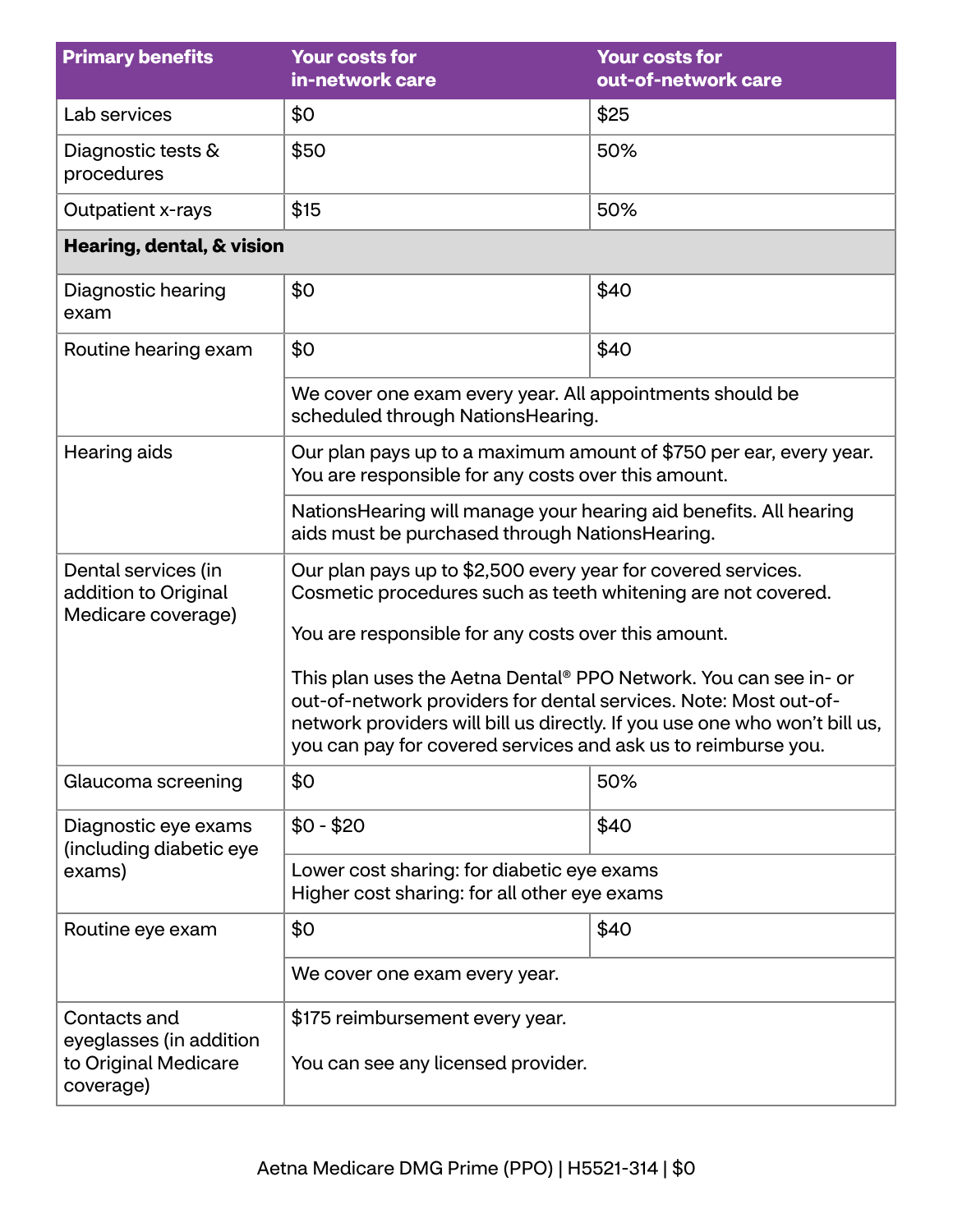| <b>Primary benefits</b>                             | <b>Your costs for</b><br>in-network care              | <b>Your costs for</b><br>out-of-network care |  |
|-----------------------------------------------------|-------------------------------------------------------|----------------------------------------------|--|
| Mental health services*                             |                                                       |                                              |  |
| Inpatient psychiatric<br>stay                       | \$1,871 per stay                                      | 50% per stay                                 |  |
| Outpatient mental<br>health therapy<br>(individual) | \$40                                                  | 50%                                          |  |
| Outpatient psychiatric<br>therapy (individual)      | \$40                                                  | 50%                                          |  |
| Skilled nursing*                                    |                                                       |                                              |  |
| Skilled nursing facility<br>(SNF)                   | \$0 per day, days 1-20; \$184 per<br>day, days 21-100 | 50% per stay                                 |  |
|                                                     | Our plan covers up to 100 days per benefit period.    |                                              |  |
| Therapy*                                            |                                                       |                                              |  |
| Physical and speech<br>therapy                      | \$40                                                  | \$50                                         |  |
| Occupational therapy                                | \$40                                                  | 50%                                          |  |
| <b>Ambulance &amp; routine transportation</b>       |                                                       |                                              |  |
| Ground ambulance<br>(one-way trip)                  | \$250                                                 | \$250                                        |  |
| Air ambulance*<br>(one-way trip)                    | \$300                                                 | \$300                                        |  |
| Routine transportation<br>(non-emergency)           | <b>Not Covered</b>                                    | <b>Not Covered</b>                           |  |
| <b>Medicare Part B drugs*</b>                       |                                                       |                                              |  |
| Chemotherapy drugs                                  | 20%                                                   | 50%                                          |  |
| Other Part B drugs                                  | 20%                                                   | 50%                                          |  |

**\*** Prior authorization may be required for these benefits. See the EOC for details.

**Aetna Medicare DMG Prime (PPO) includes extra benefits. Learn more about these benefits after the prescription drug information.**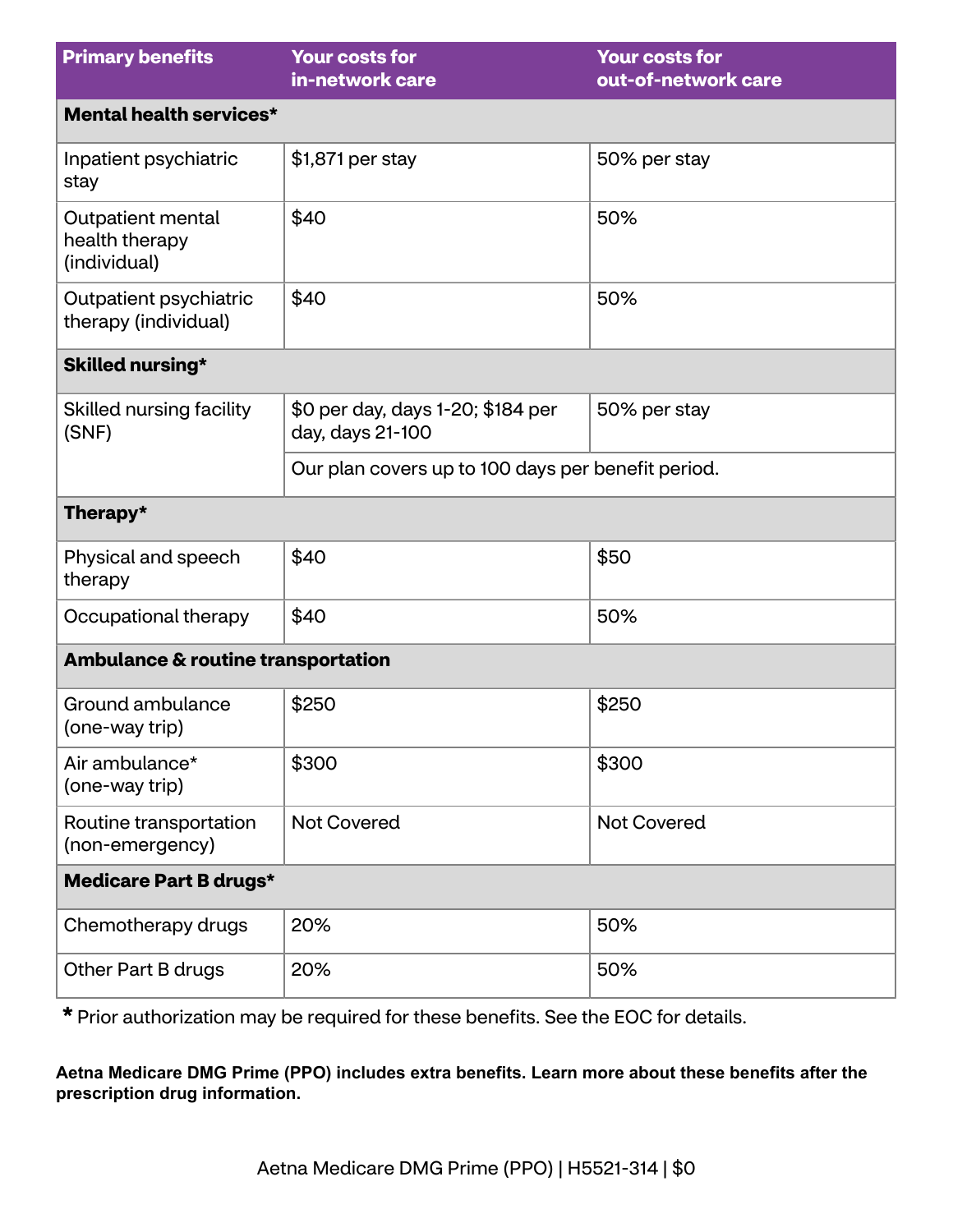Formulary name  $\vert$  B2 (You can use this when referencing our list of covered drugs.)

### **Stage 1: Deductible**

You pay the full cost of drugs until you reach your deductible.

| This plan doesn't have<br>a deductible, so your | \$0 |
|-------------------------------------------------|-----|
| coverage begins at Stage<br>2.                  |     |

#### **Stage 2: Initial coverage**

You pay the costs below until your total drug costs reach \$4,430. You pay the copay listed below or the cost of the drug, whichever is lower. These cost shares may also apply to Home Infusion drugs when obtained through your Part D benefit.

|                                  | 30-day supply<br>through<br><b>Retail or Mail</b> |                 | $100$ -day<br>supply through<br><b>Retail or Mail</b> |                 | 31-day supply<br>through<br><b>Long-Term Care</b> |
|----------------------------------|---------------------------------------------------|-----------------|-------------------------------------------------------|-----------------|---------------------------------------------------|
|                                  | <b>Preferred</b>                                  | <b>Standard</b> | <b>Preferred</b>                                      | <b>Standard</b> | <b>Standard</b>                                   |
| <b>Tier 1: Preferred Generic</b> | \$0                                               | \$15            | \$0                                                   | \$45            | \$15                                              |
| Tier 2: Generic                  | \$0                                               | \$20            | \$0                                                   | \$60            | \$20                                              |
| Tier 3: Preferred Brand          | \$47                                              | \$47            | \$141                                                 | \$141           | \$47                                              |
| Tier 4: Non-Preferred Drug       | \$100                                             | \$100           | \$300                                                 | \$300           | \$100                                             |
| Tier 5: Specialty                | 33%                                               | 33%             | N/A                                                   | N/A             | 33%                                               |

#### **Stage 3: Coverage gap**

Our plan offers some coverage in this stage. The coverage gap lasts until your out-of-pocket drug costs reach \$7,050.

|                                  | 30-day supply through Retail or Mail |                 |  |
|----------------------------------|--------------------------------------|-----------------|--|
|                                  | <b>Preferred</b>                     | <b>Standard</b> |  |
| <b>Tier 1: Preferred Generic</b> | \$0                                  | \$15            |  |
| Tier 2: Generic                  | \$0                                  | \$20            |  |
| All other Brand Name<br>Drugs    | 25% of the plan's cost               |                 |  |
| All other Generic Drugs          | 25% of the plan's cost               |                 |  |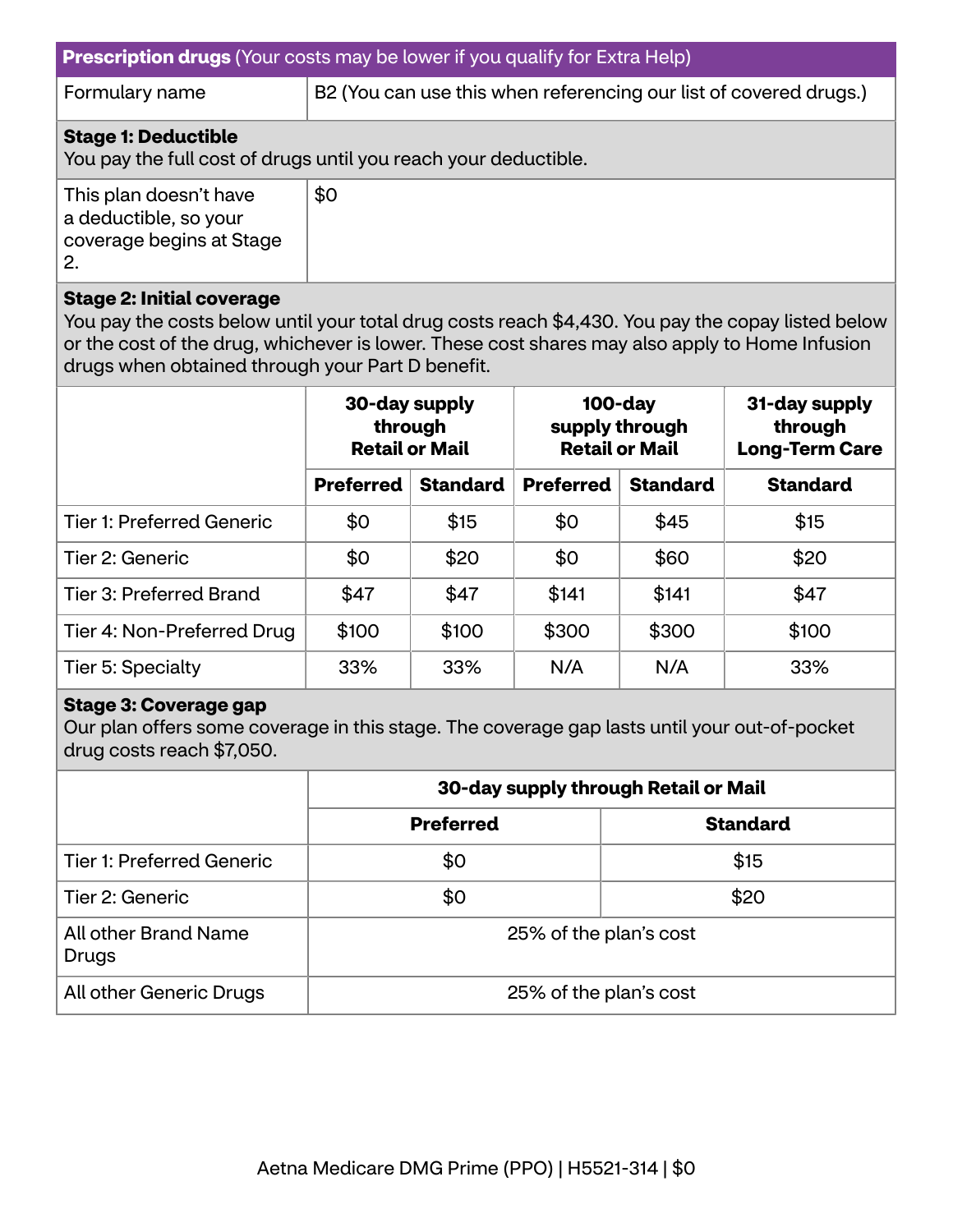| <b>Prescription drugs</b> (Your costs may be lower if you qualify for Extra Help)       |                                                              |  |
|-----------------------------------------------------------------------------------------|--------------------------------------------------------------|--|
| <b>Stage 4: Catastrophic coverage</b><br>You pay a small cost share for each drug.      |                                                              |  |
| <b>Generic Drugs</b>                                                                    | You pay the greater of 5% of the cost of the drug or \$3.95. |  |
| You pay the greater of 5% of the cost of the drug or \$9.85.<br><b>Brand Name Drugs</b> |                                                              |  |
|                                                                                         |                                                              |  |

| <b>Other benefits</b>                                     | <b>Your costs for</b><br>in-network care                                                                                                                                                                                        | <b>Your costs for</b><br>out-of-network care |  |  |
|-----------------------------------------------------------|---------------------------------------------------------------------------------------------------------------------------------------------------------------------------------------------------------------------------------|----------------------------------------------|--|--|
|                                                           | Equipment, prosthetics, & supplies*                                                                                                                                                                                             |                                              |  |  |
| Diabetic supplies                                         | $0\% - 20\%$                                                                                                                                                                                                                    | $0\% - 20\%$                                 |  |  |
|                                                           | We only cover OneTouch/LifeScan supplies, including test strips,<br>glucose monitors, solutions, lancets and lancing devices for \$0.<br>Note: In case of an approved medical exception, other brands may<br>be covered at 20%. |                                              |  |  |
| Durable medical<br>equipment (e.g.<br>wheelchair, oxygen) | 20%                                                                                                                                                                                                                             | 35%                                          |  |  |
| Prosthetics (e.g. braces,<br>artificial limbs)            | 20%                                                                                                                                                                                                                             | 50%                                          |  |  |
| Substance abuse*                                          |                                                                                                                                                                                                                                 |                                              |  |  |
| Outpatient substance<br>abuse (Individual<br>therapy)     | \$40                                                                                                                                                                                                                            | 50%                                          |  |  |

**\*** Prior authorization may be required for these benefits. See the EOC for details.

| <b>Additional benefits and Benefit information</b><br>services provided by<br><b>Aetna Medicare DMG</b><br><b>Prime (PPO)</b> | <b>Your costs for</b><br><b>Your costs for</b><br>in-network care<br>out-of-network care                     |                                   |
|-------------------------------------------------------------------------------------------------------------------------------|--------------------------------------------------------------------------------------------------------------|-----------------------------------|
| 24-Hour Nurse Line                                                                                                            | Speak with a registered nurse 24 hours a day, 7 days a week to<br>discuss medical issues or wellness topics. |                                   |
| Chiropractic care*                                                                                                            | Medicare covered services:<br>\$20                                                                           | Medicare covered services:<br>50% |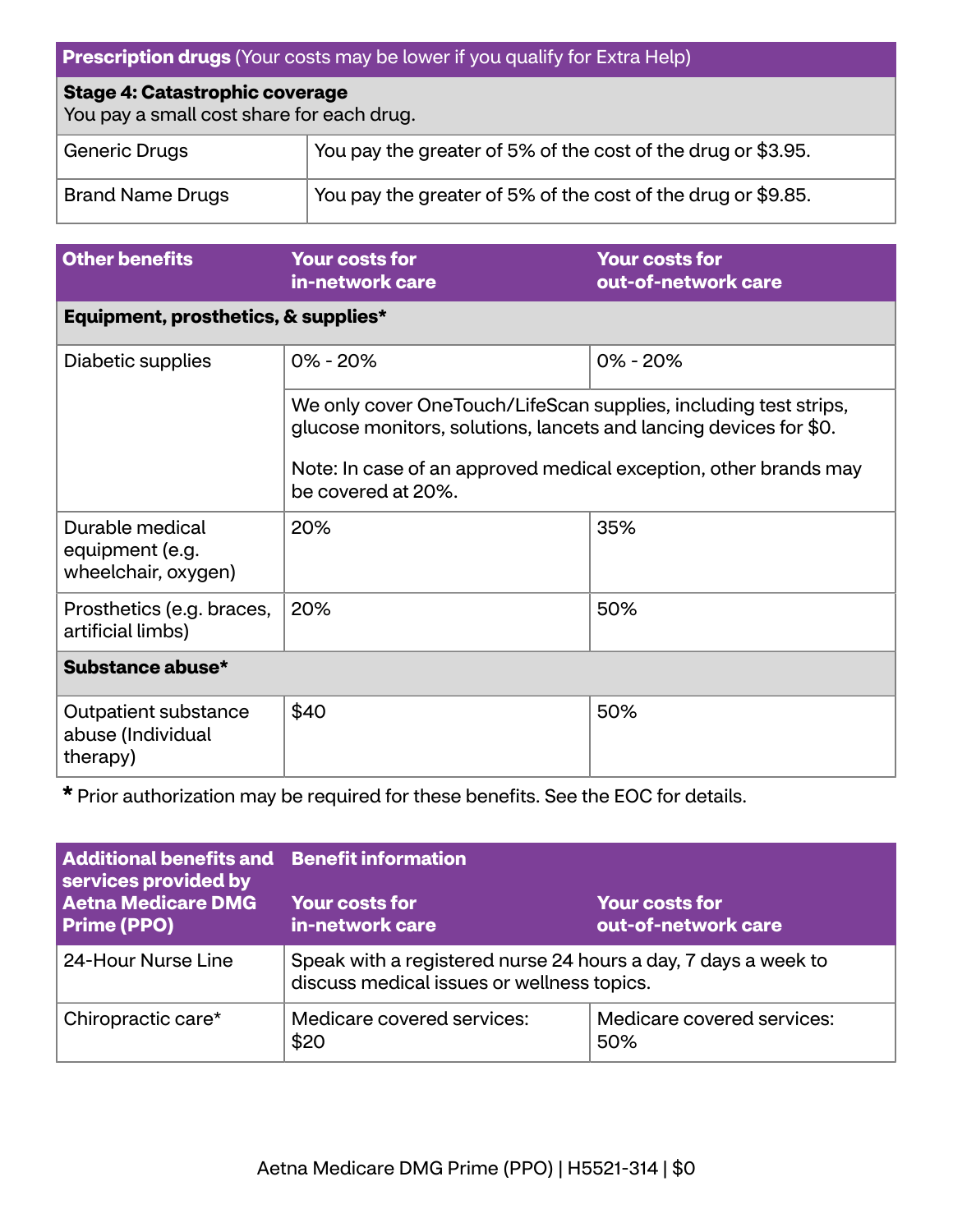| <b>Additional benefits and</b><br>services provided by | <b>Benefit information</b>                                                                                                                                                                                                                                                                                                                                                                                                                                                                                                                                                                                                                                             |                                                                       |
|--------------------------------------------------------|------------------------------------------------------------------------------------------------------------------------------------------------------------------------------------------------------------------------------------------------------------------------------------------------------------------------------------------------------------------------------------------------------------------------------------------------------------------------------------------------------------------------------------------------------------------------------------------------------------------------------------------------------------------------|-----------------------------------------------------------------------|
| <b>Aetna Medicare DMG</b><br><b>Prime (PPO)</b>        | <b>Your costs for</b><br>in-network care                                                                                                                                                                                                                                                                                                                                                                                                                                                                                                                                                                                                                               | <b>Your costs for</b><br>out-of-network care                          |
| Extra benefits for certain<br>chronic conditions       | If you're eligible, Papa can connect you with an adult companion<br>who can spend up to 10 hours per month with you. You can receive<br>companionship or help with errands, technology and house needs.                                                                                                                                                                                                                                                                                                                                                                                                                                                                |                                                                       |
|                                                        | Your Aetna Care Team will determine your eligibility for this benefit.                                                                                                                                                                                                                                                                                                                                                                                                                                                                                                                                                                                                 |                                                                       |
| <b>Fitness</b>                                         | Basic membership at participating SilverSneakers® facilities and<br>access to online wellness related tools, planners, newsletters and<br>classes, at no extra cost.                                                                                                                                                                                                                                                                                                                                                                                                                                                                                                   |                                                                       |
|                                                        | don't live near a participating club or prefer to exercise at home.                                                                                                                                                                                                                                                                                                                                                                                                                                                                                                                                                                                                    | You can request an at-home fitness kit through SilverSneakers® if you |
| <b>Meals</b>                                           | When you get home after an inpatient hospital or skilled nursing stay,<br>we cover up to 28 home delivered meals over 14 days. You will be<br>contacted to schedule delivery if eligible and meals will be provided<br>through GA Foods®.                                                                                                                                                                                                                                                                                                                                                                                                                              |                                                                       |
| Over-the-counter items<br>(OTC)                        | Get over-the-counter health and wellness products by mail or at<br>participating CVS <sup>®</sup> stores.                                                                                                                                                                                                                                                                                                                                                                                                                                                                                                                                                              |                                                                       |
|                                                        | Our plan pays up to a maximum amount of \$120 every quarter.                                                                                                                                                                                                                                                                                                                                                                                                                                                                                                                                                                                                           |                                                                       |
|                                                        | OTC Health Solutions will manage your OTC benefit. See the OTC<br>catalog for a list of eligible items. You can find the catalog at https://<br>www.cvs.com/otchs/myorder.                                                                                                                                                                                                                                                                                                                                                                                                                                                                                             |                                                                       |
| Resources For Living <sup>®</sup>                      | Resources For Living <sup>®</sup> helps connect you to resources in your<br>community such as senior housing, adult daycare, meal subsidies,<br>community activities and more.                                                                                                                                                                                                                                                                                                                                                                                                                                                                                         |                                                                       |
| Telehealth*                                            | urgent care services via a virtual visit.                                                                                                                                                                                                                                                                                                                                                                                                                                                                                                                                                                                                                              | You can receive primary care, physician specialist, mental health and |
|                                                        | Members should contact their doctor for information on what<br>telehealth services they offer and how to schedule a telehealth<br>visit. Depending on location, members may also have the option to<br>schedule a telehealth visit 24 hours a day, 7 days a week via Teladoc,<br>MinuteClinic Video Visit, or other provider that offers telehealth<br>services covered under your plan. Members can access Teladoc<br>at https://www.teladoc.com/aetna/ or by calling 1-855-TELADOC<br>(1-855-835-2362) (TTY: 711). Members can find out if MinuteClinic<br>Video Visit are available in their area at: https://www.cvs.com/<br>minuteclinic/virtual-care/videovisit. |                                                                       |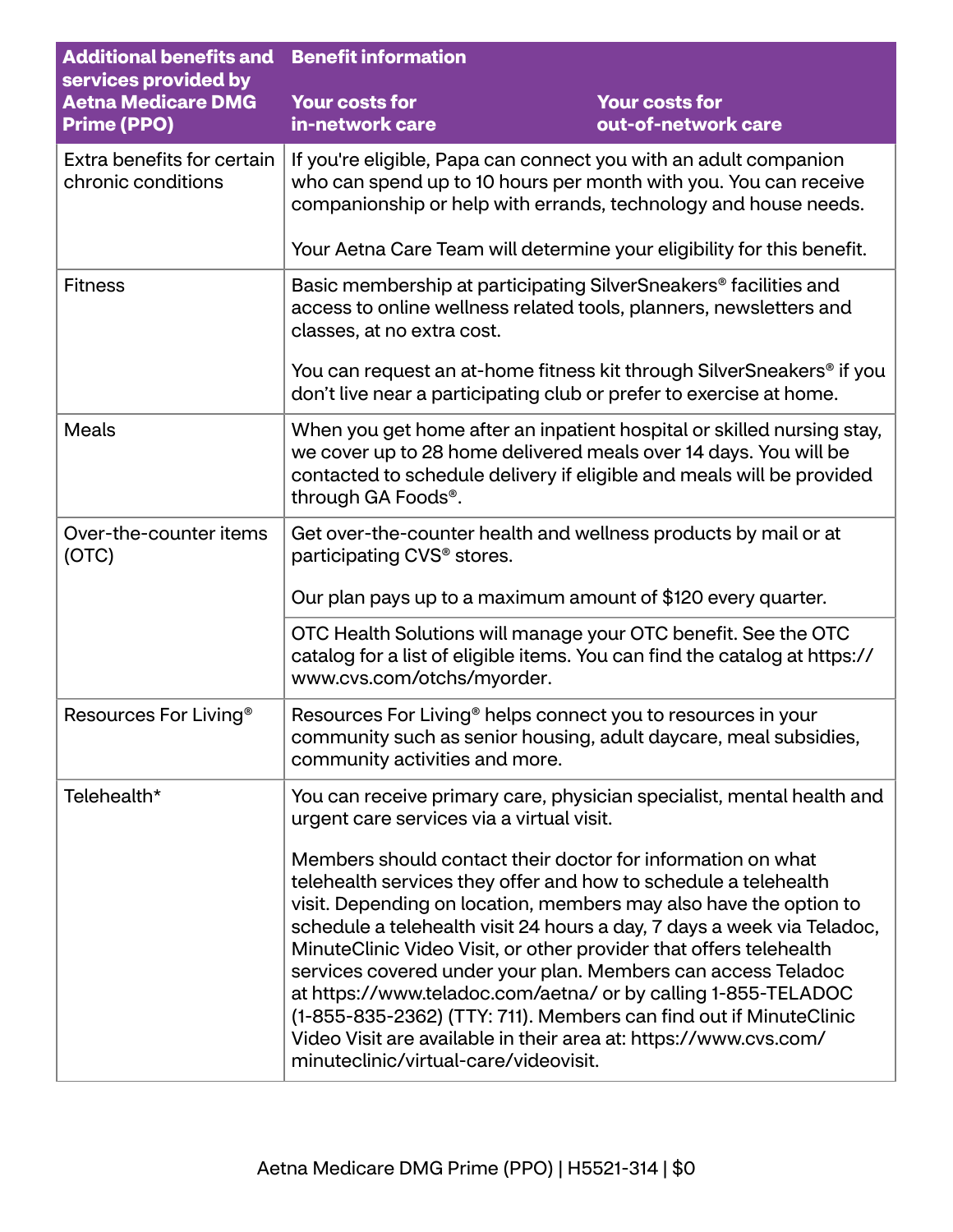# **Pre-enrollment checklist**

Before making an enrollment decision, it is important that you fully understand our benefits and rules. If you have any questions, you can call and speak to a member services representative at **1-833-859-6031 (TTY: 711)**. From October 1 to March 31, you can call us 7 days a week from 8 a.m. - 8 p.m. local time. From April 1 to September 30, we're here Monday through Friday from 8 a.m. - 8 p.m. local time.

# **Understanding the benefits**

- $\Box$  Review the full list of benefits found in the Evidence of Coverage (EOC), especially those services for which you routinely see a doctor. Visit **[AetnaMedicare.com](http://AetnaMedicare.com)** or call **1-833-859-6031 (TTY: 711)** to view a copy of the EOC.
- $\Box$  Review the provider directory (or ask your doctor) to make sure the doctors you see now are in the network. If they are not listed, it means you will likely have to select a new doctor.
- $\Box$  Review the pharmacy directory to make sure the pharmacy you use for any prescription medicine is in the network. If the pharmacy is not listed, you will likely have to select a new pharmacy for your prescriptions.

## **Understanding important rules**

- $\Box$  You must continue to pay your Medicare Part B premium. This premium is normally taken out of your Social Security check each month.
- Benefits, premiums and/or copayments/co-insurance may change on January 1, 2023.
- $\Box$  Our plan allows you to see providers outside of our network (non-contracted providers). However, while we will pay for covered services provided by a non-contracted provider, the provider must agree to treat you. Except in an emergency or urgent situations, noncontracted providers may deny care. In addition, you may pay a higher co-pay for services received by non-contracted providers.

© 2021 Aetna Inc. Y0001 NR 0009 21693a 2021 C